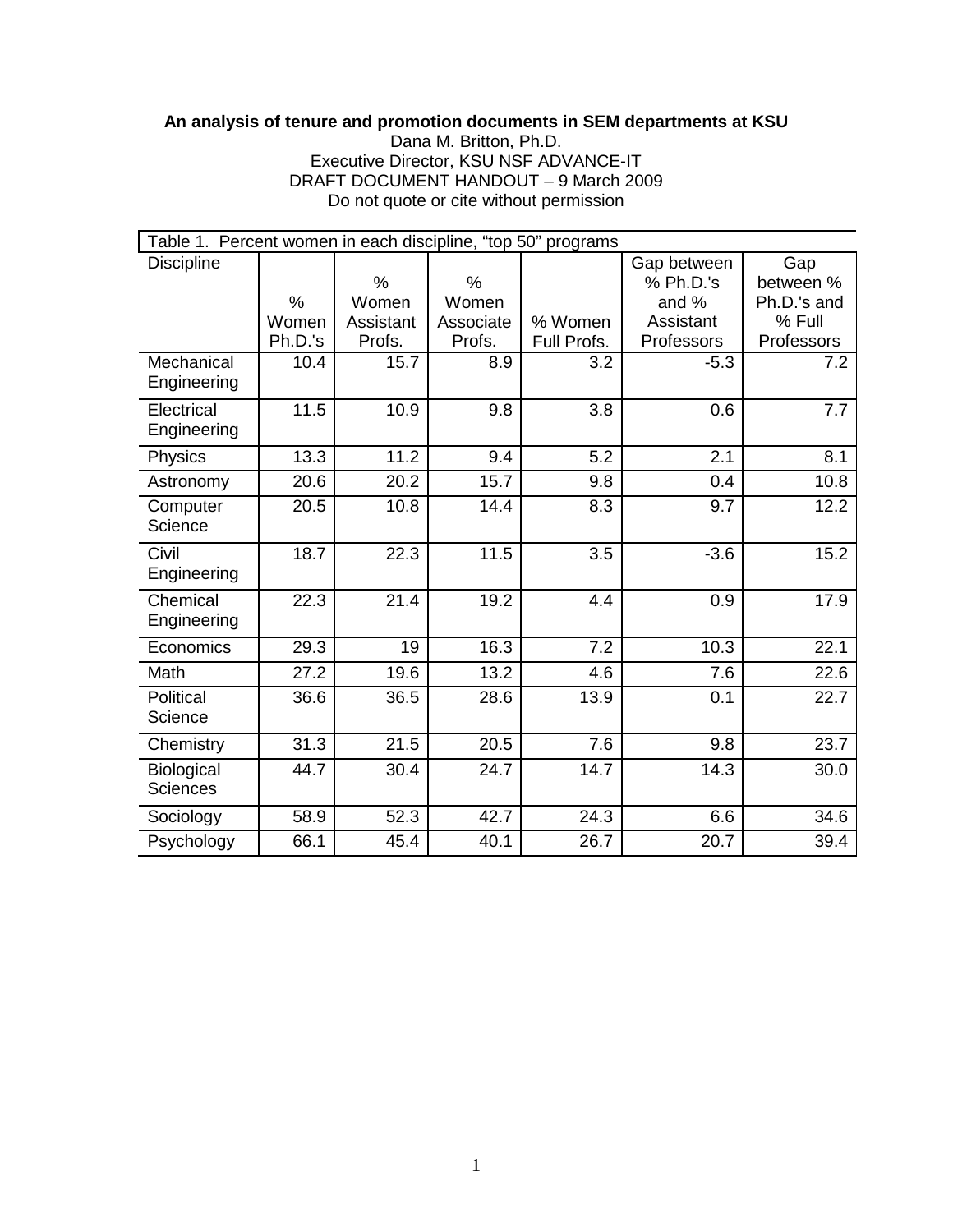KSU rank and salary data, FY 2008.

|                               | Total         |       | Men           |     | Women    |     |       |                                  |
|-------------------------------|---------------|-------|---------------|-----|----------|-----|-------|----------------------------------|
|                               | <b>Salary</b> | N     | <b>Salary</b> | N   | Salary   | N   | rank  | % women at Salary ratio -<br>W/M |
| <b>Full Professor</b>         | \$92,545      | 408   | \$94.001      | 359 | \$81,877 | 49  | 12.0% | 0.87<br>\$                       |
| <b>Associate Professor</b>    | \$70.456      | 319   | \$72.245      | 217 | \$66,648 | 102 | 32.0% | 0.92<br>\$                       |
| <b>Assistant Professor</b>    | \$58,521      | 354   | \$59,023      | 215 | \$57,745 | 139 | 39.3% | 0.98<br>\$                       |
| <b>Instructor</b>             | \$42,769      | 183   | \$45.810      | 74  | \$40,705 | 109 | 59.6% | 0.89<br>-\$                      |
| <b>Average Salary/Total N</b> | \$70,235      | 1.264 | \$75,727      | 865 | \$58,329 | 399 | 31.6% | \$<br>0.77                       |
| % of category who are full    |               | 32%   |               | 42% |          | 12% |       |                                  |

## **METHODS**

For the purposes of this analysis, I examined twelve total tenure and promotion documents. These were collected from six departments, and consist of a baseline and a revised document from each.

The data file is composed of 115 pages (excluding appendices held on department websites) and 42,607 words.

The analysis was inductive and thematic – I read each document several times and coded sections for emergent themes.

Three general findings emerge from this analysis.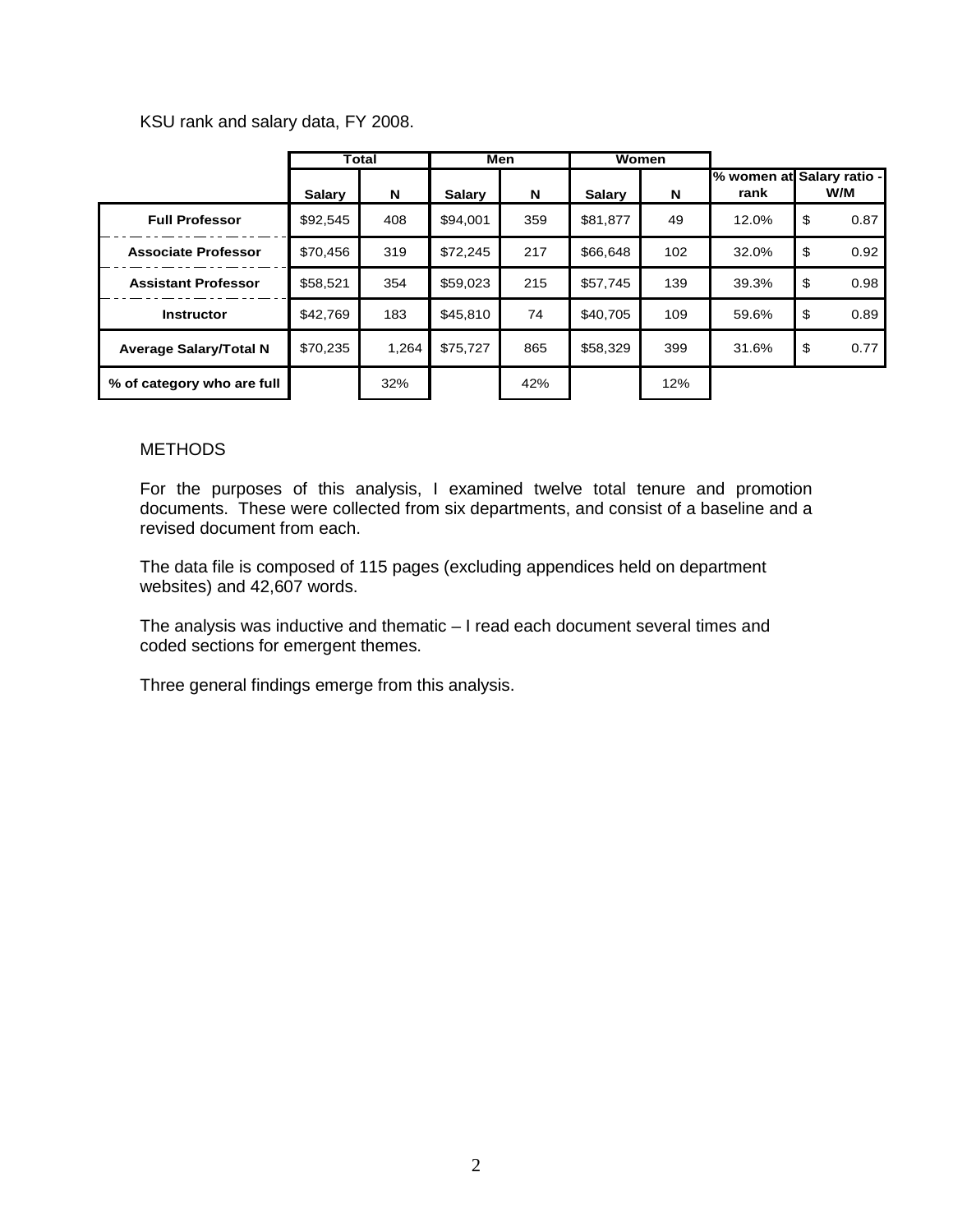1) One of the most common patterns in the documents is omission and obfuscation. Either there are no statements at all about what is required to achieve promotion, and sometimes tenure, or there are statements that have been made deliberately unclear. This is one of the most blatant such examples among the documents:

For promotion to full professor:

Distinguished reputation in [discipline], such that he or she would be invited to join our faculty at the rank of Full Professor. (Department E, original).

The more usual pattern is one of making requirements deliberately unclear, in this case, for tenure:

There is no simple list of accomplishments that guarantee that a faculty member will obtain tenure. Instead, tenure is recommended based on the assessment of the tenured faculty that a candidate has made outstanding contributions in appropriate academic endeavors commensurate with current faculty. By granting tenure only to such individuals, the continued excellence of the University is ensured (Department A, revised).

This is a very common pattern in the documents:

Professional performance is exceptionally complex and cannot be evaluated adequately based on a single source of information. It is essential that faculty evaluation be based on multiple sources of data for each area evaluated in order to provide various perspectives and to avoid a concentration on narrow performance objectives (Department F, original).

And a similar statement from the same department's revised document:

No exact quotas or guidelines can exist and a combination of objective and subjective elements will enter into a final decision in the evaluation process. Decisions on acceptable performance levels must contain the individual judgments of the faculty and the administrators involved in the decision (Department F, revised).

Even where documents employ listings of requirements, these are often deliberately preceded by statements of uncertainty:

4. Criteria and Standards for Annual Merit Evaluation

All standards in the following tables are subjective. Levels of accomplishment are determined subjectively by the Head based on careful consideration of the standards for each criterion (Department A, revised).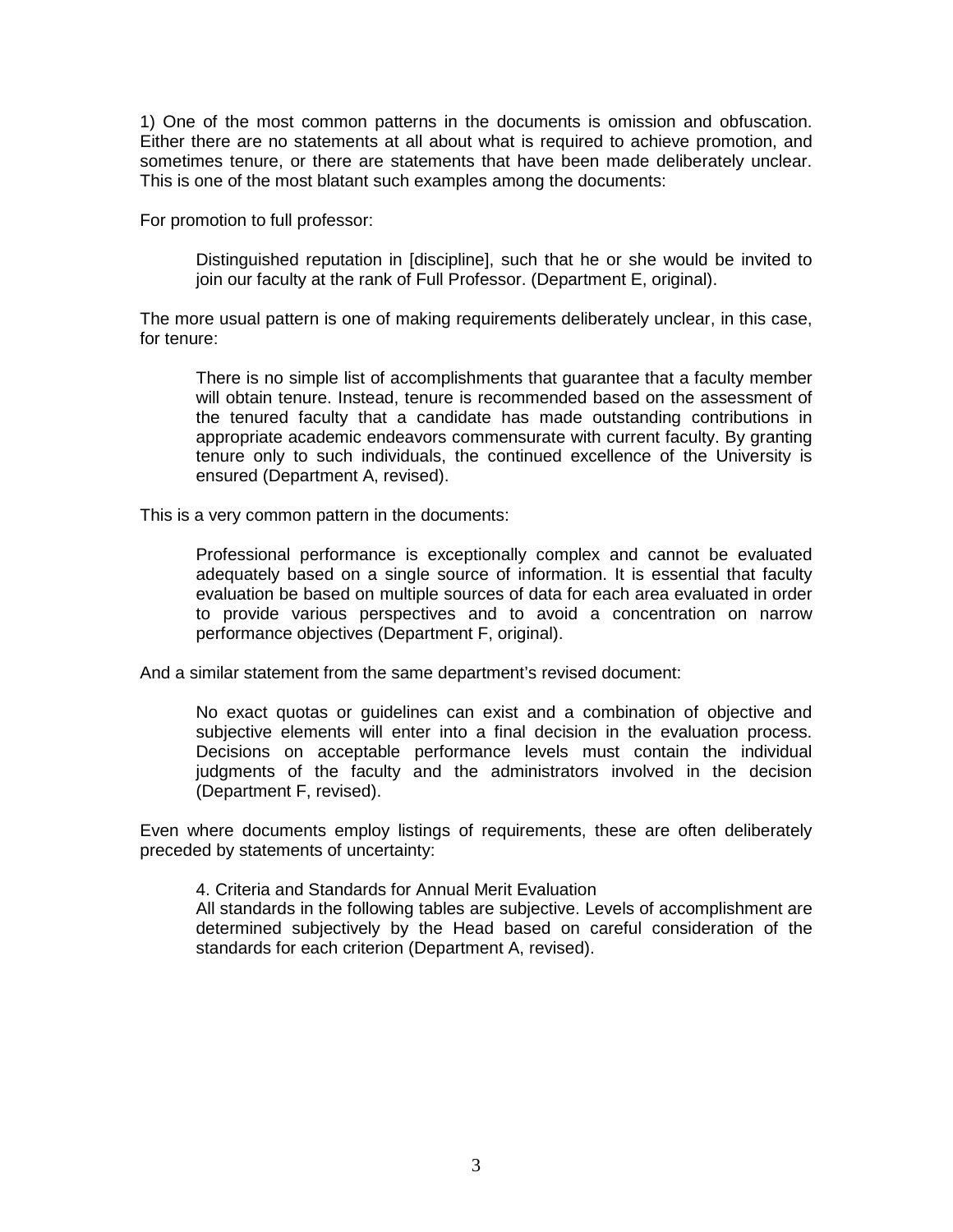2) The documents spend very little time explaining what the expectations are for either associate or (especially) full professors:

Promotion to Professor is based on attainment of sustained excellence in the assigned responsibilities of the faculty member and recognition of excellence by all appropriate constituencies (Department A, revised).

With regard to tenure and promotion to associate professor, the candidate will have achieved independence in scholarly pursuits and developed a scholarly program in research and/or instruction which has gained a degree of professional recognition, and shows high promise of sustained contributions. Expectations for promotion from associate professor to professor are considerably higher, including leadership in scholarly research and/or instructional activities, and strong professional recognition at the national and international levels (Department B, revised).

Appointment as Professor is based on the candidate's national and/or international recognition for a distinguished career exemplifying scholarship, excellence and productivity in successful teaching, research, and outstanding directed service. Such criteria must be fulfilled to high orders of expectations. Professors take leadership roles within the Department and College, serve as mentors for younger or lessexperienced faculty members, and are recognized as a national resource in their disciplines or areas of expertise (Department D, original).

One might expect the time dimension to matter. Yet this is not in evidence in the documents. One document grew significantly longer, but in the process added even more unclear language about requirements and expectations. Still another document, from changed almost imperceptibly. It is seven pages long in both versions; the later document adds only text describing the recently instituted Professorial Performance award.

There is one exception. This document specifies expectations for faculty at all levels very clearly. For example:

Publications - One manuscript accepted for publication per year (averaged over the last three years) in a nationally or internationally recognized refereed journal is standard in this subcategory. . . . One or more of the publications during a three year period should be first-authored publications. Length and quality of the publication(s) and quality of the journal will be considered (journals would rank from highest quality to lower something like this: Nature or Science, society journals, peer-reviewed trade journals, regional journals, state or federal peerreviewed publications, open-file reports and guidebooks). Book writing or editing will be evaluated based on written documentation that substantial progress toward publication is being made.

Research Proposals - Every year, each faculty member should submit at least one proposal for external funding (standard). Whenever possible, proposals should include provisions to support graduate students or help support other fundamental needs in the department. Joint proposals, on and off campus are especially encouraged, but the benefits to the Department, especially with regard to SRO, will be considered (Department E, revised).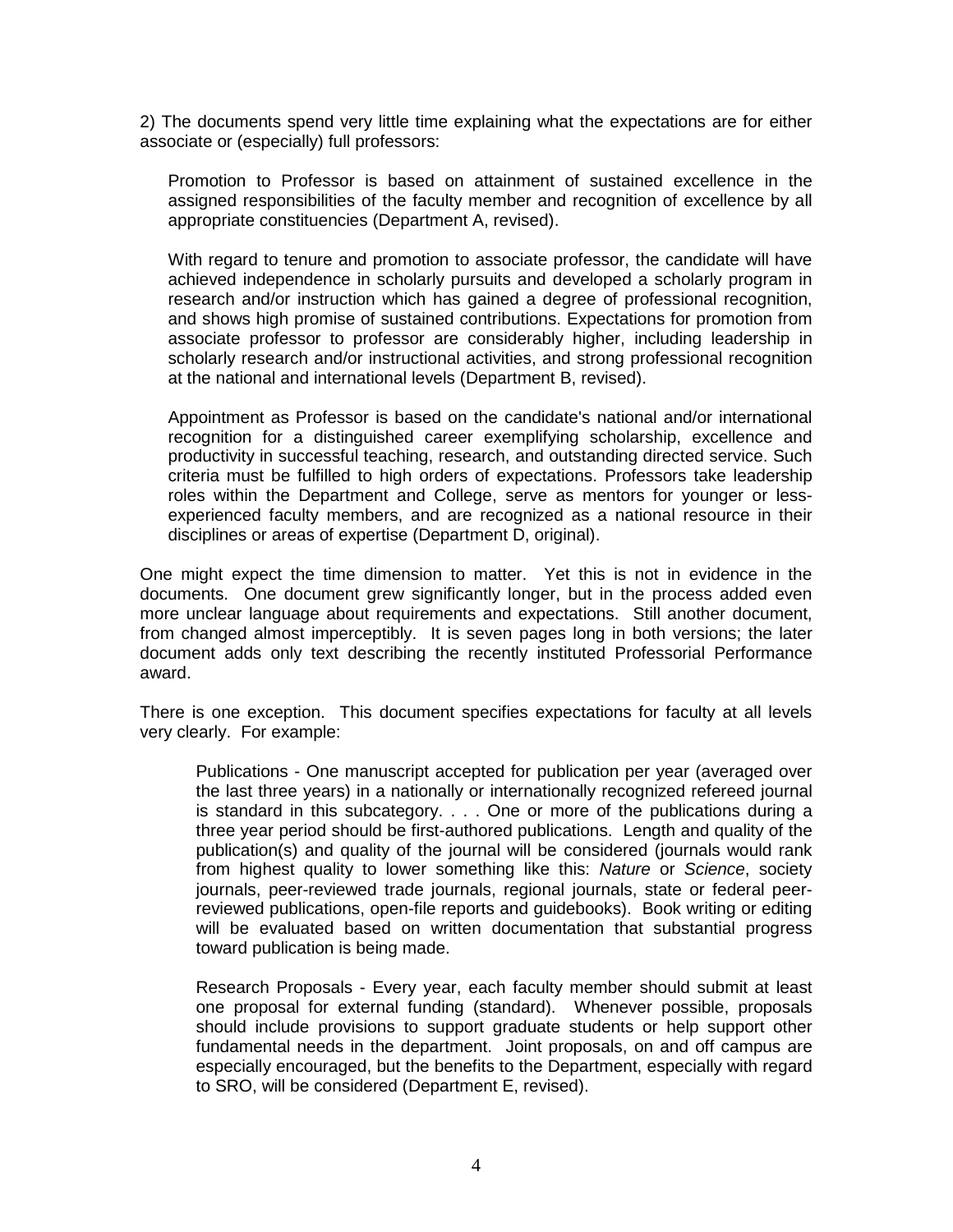3) The third thing that is striking about these documents is the use of subjective language to specify requirements in the teaching and research sections. These are usually emotion-linked terms, like "enthusiasm," "caring," and "cooperation." As above, descriptions of research responsibilities are generally free of this language. But descriptions of teaching and service are not.

This is from the one department's previous document:

Is your teaching done enthusiastically? Do the students catch the excitement in geology from your contacts with them? Do your students know that you care about their learning? Do your graduate students perform enthusiastically? (Department E, original).

And an example from a section on service:

Profession-based service and recognition: Leadership, collegiality, cooperation, initiative and enthusiasm - Chairing committees; providing help when asked; participating as a team player to benefit the department; participation in departmental seminars, faculty meetings, field days, and other departmental activities. (Department A, revised).

And then the classic statement of collegiality:

## D. Collegiality

Faculty are expected to be cooperative and active Departmental Citizens. They are members in the community of scholars and endorse the KSU Principles of Community . . . As a member in the community, they should feel a sense of responsibility for the welfare of the group. They will refrain from actions that harm an individual or the reputations of members of the group or of the group as a whole. Furthermore, faculty are expected to work for the good of the community and toward the achievement of its mission and goals.

As Departmental Citizens, faculty are expected to:

Actively participate on committees and in Departmental meetings (Regularly participate in meetings; Provide contributions to assignments or committee tasks; Provide leadership as active chairs on committees) Extend professional courtesy to others and show respect for their opinions (Maintain civility in meetings; Cooperate in meetings and on committees) Contribute to the "health" and mission of the Department by: Maintaining a commitment to the quality of their duties in teaching, research, extension, or service activities; Participating and contributing to departmental functions and activities . . . Helping to maintain a friendly, student-focused atmosphere. (Department F, revised).